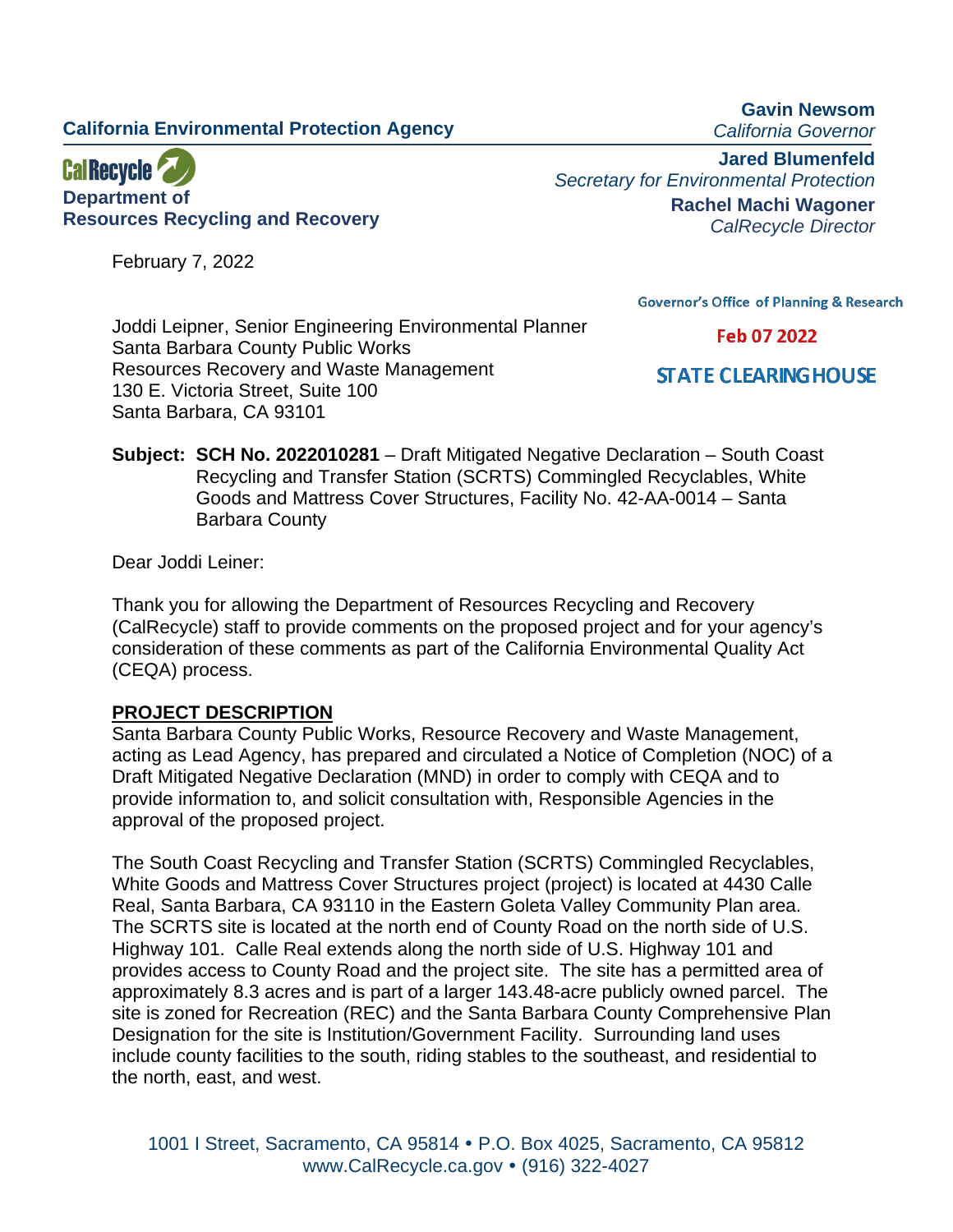SCRTS MND Comment Letter February 7, 2022 Page 2 of 3

The proposed project would include construction of three cover structures for comingled recyclables, white goods, and mattresses. The structures would be comprised of energy-efficient industrial strength fabric with a rigid frame made of galvanized steel and would cover footprints of 7,500 Square Feet (sf; for the recyclables), 750 sf (for the white goods) and 700 sf (for the mattresses). The intent of the structures are to maximize the amount of materials recovered and recycled by protecting them from wind and rain. The cover would also be beneficial to water quality by minimizing storm water contact with stockpiled material. No change to the permitted capacity or operation of the SCRTS would occur due to this project.

## **COMMENTS**

CalRecycle staff's comments on the proposed project are listed below. Where a specific location in the document is noted for the comment, please ensure the comment is addressed throughout all sections of the Draft MND, in addition to the specific location noted. Comments on the Draft MND are summarized below:

Page 2, Section 1.0 REQUEST/PROJECT DESCRIPTION, Construction – The second paragraph states that construction would be limited to weekdays between 8 a.m. and 4 p.m. However, mitigation measure NOISE-1, shown on page 29 states that construction activity shall occur between 8:00 a.m. and 5:00 p.m., Monday through Friday. These times should match to avoid confusion.

Page 36, Section 6.0 PROJECT SPECIFIC AND CUMULATIVE IMPACT SUMMARY – This section lists the issue areas where project-specific impacts are less than significant. Land Use should have been listed here, since all aspects were determined to have no impact or less than significant impact.

Page 36, Section 6.0 PROJECT SPECIFIC AND CUMULATIVE IMPACT SUMMARY – This section lists the issue areas where the project would result in no impacts. Energy was listed here, but had impacts marked that were insignificant.

Page 39, Section 9.0 RECOMMENDATION BY RRWMD STAFF – This section states that staff recommends the preparation of a Negative Declaration (ND), but since mitigation measures are necessary, this should be a Mitigated Negative Declaration (MND).

A copy of the Mitigation Monitoring and Reporting Program (MMRP) should be attached to the Final MND.

## Solid Waste Regulatory Oversight

Santa Barbara County Public Health Department, Environmental Health Services is the Local Enforcement Agency (LEA) for Santa Barbara County and responsible for providing regulatory oversight of solid waste handling activities, including permitting and inspections. Please contact the LEA, Norma Campos Bernal at 805-681-4942 or [Norma.CamposBernal@sbcphd.org](mailto:Norma.CamposBernal@sbcphd.org) to discuss the regulatory requirements for the proposed project.